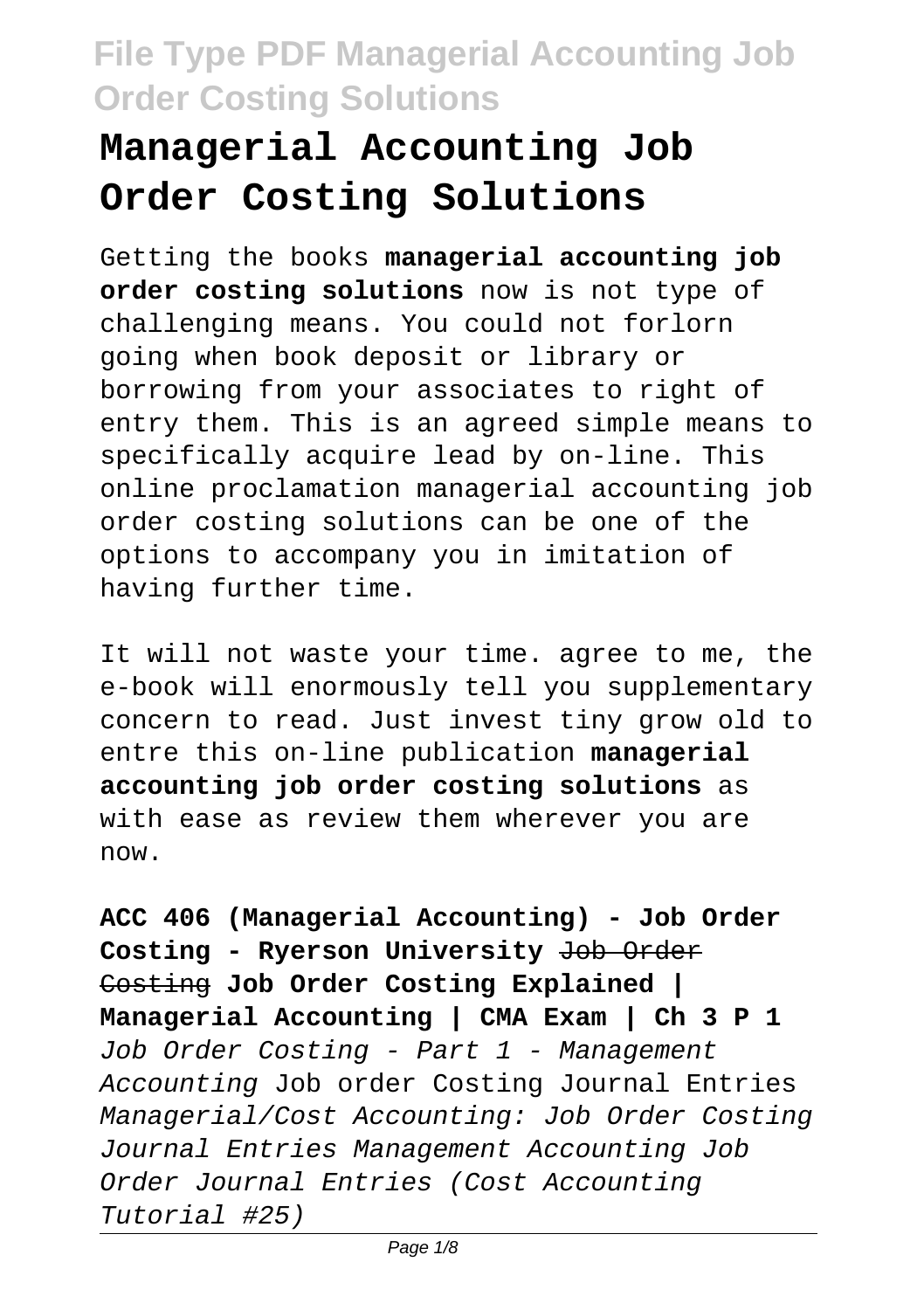Managerial Accounting (Chapters 2 \u0026 3): Job-order Costing

Lesson 1 - What is Job Order Cost Accounting? ACC 406 (Managerial Accounting) - Job Order Costing Example - Ryerson University Job Order Costing vs Process Costing 40. Managerial Accounting Ch5 Pt1: Job-Order Costing HOW MUCH DO ACCOUNTANTS EARN IN THE UK? | CHARTERED ACCOUNTANT | FILIPINO ACCOUNTANT IN THE UK JOB ORDER COSTING TAGALOG (THEORY) **Process Costing Part 3 - Managerial Accounting**

Job Costing - Full Example of Overhead Cost Allocation and Overhead Rate Calculation How to Prepare a Cost of Goods Manufactured Statement (Cost Accounting Tutorial #24) Manufacturing Costs t accounts! **? Activity Based Costing Example in 6 Easy Steps - Managerial Accounting with ABC Costing** Process Costing Part 1 - Managerial Accounting Accounting: Cost of Goods Manufactured/ Cost of Goods Sold: Part I Flow of a Cost System JOB ORDER COSTING (Part 1) Job order Costing Example

ACCT 205 Chapter 2 Job Order Costing part 1 Job Costing - Flow of CostsJob Order Costing | Cost Accounting | CPA Exam BEC | CMA Exam AFAR: JOB ORDER COSTING Job Order Costing **Job Order Costing - Part 2 - Management Accounting** Managerial Accounting Job Order

Costing

In job order costing, the company tracks the direct materials, the direct labor, and the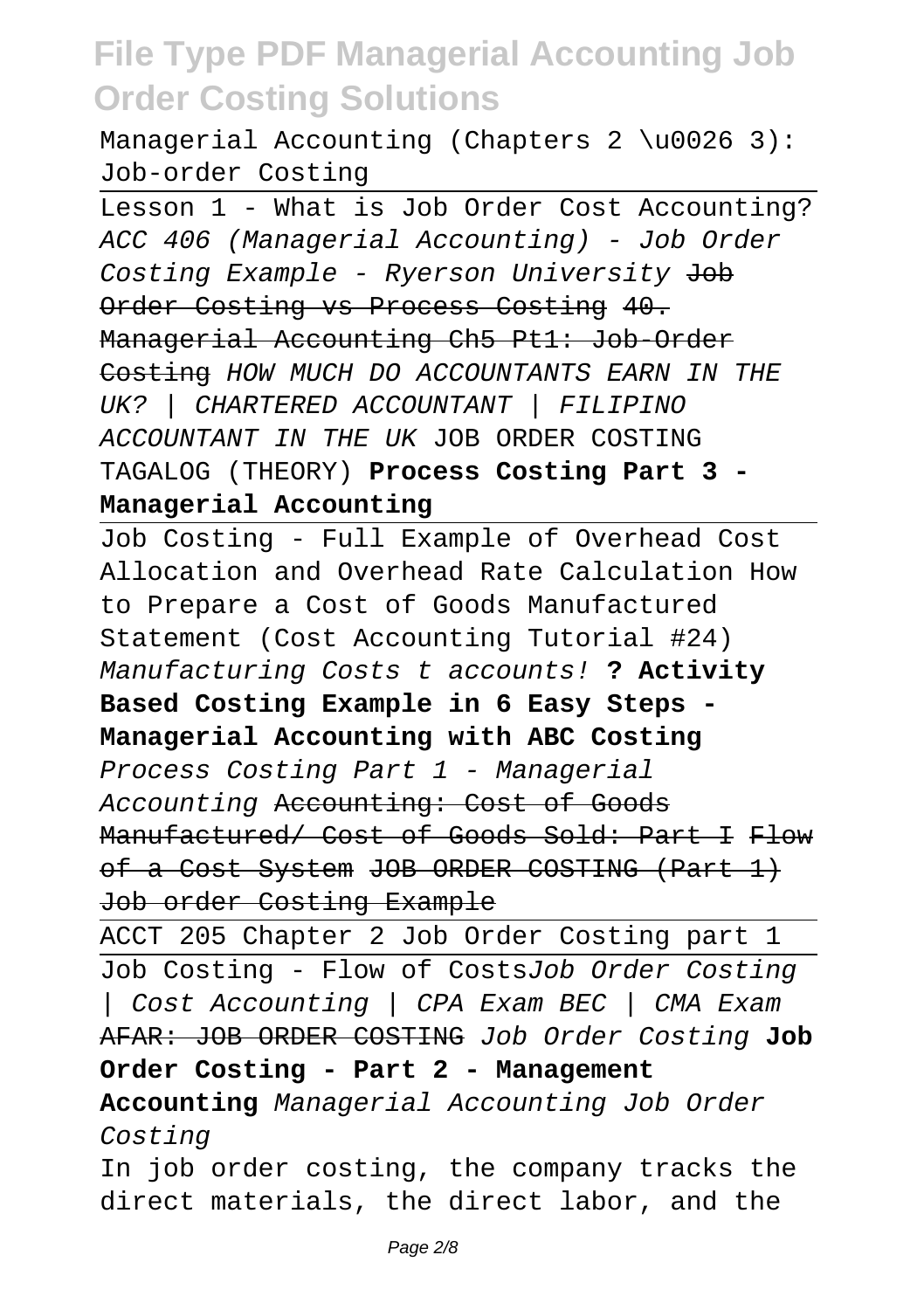manufacturing overhead costs to determine the cost of goods manufactured (COGM) Cost of Goods Manufactured (COGM) Cost of Goods Manufactured, also known to as COGM, is a term used in managerial accounting that refers to a schedule or statement that shows the total production costs for a company during a specific period of time.

Job Order Costing - Guide of How to Calculate Job Order Costs The per unit cost of a particular job is computed by dividing the total cost allocated to that job by the number of units in the job. The per unit cost formula is given below: Per unit cost = Total cost applicable to job / Number of units in the job. Job order costing is extensively used by companies all over the world.

What is job order costing - Accounting for Management

Job cost system – Managerial Accounting We will start by introducing managerial accounting or cost accounting topics that apply to companies that manufacture using either a job cost system or a process cost system. The course will describe classifications for costs and the importance of being able to classify costs in different ways.

Job Order Costing System – Managerial Accounting | Udemy <sub>Page 3/8</sub>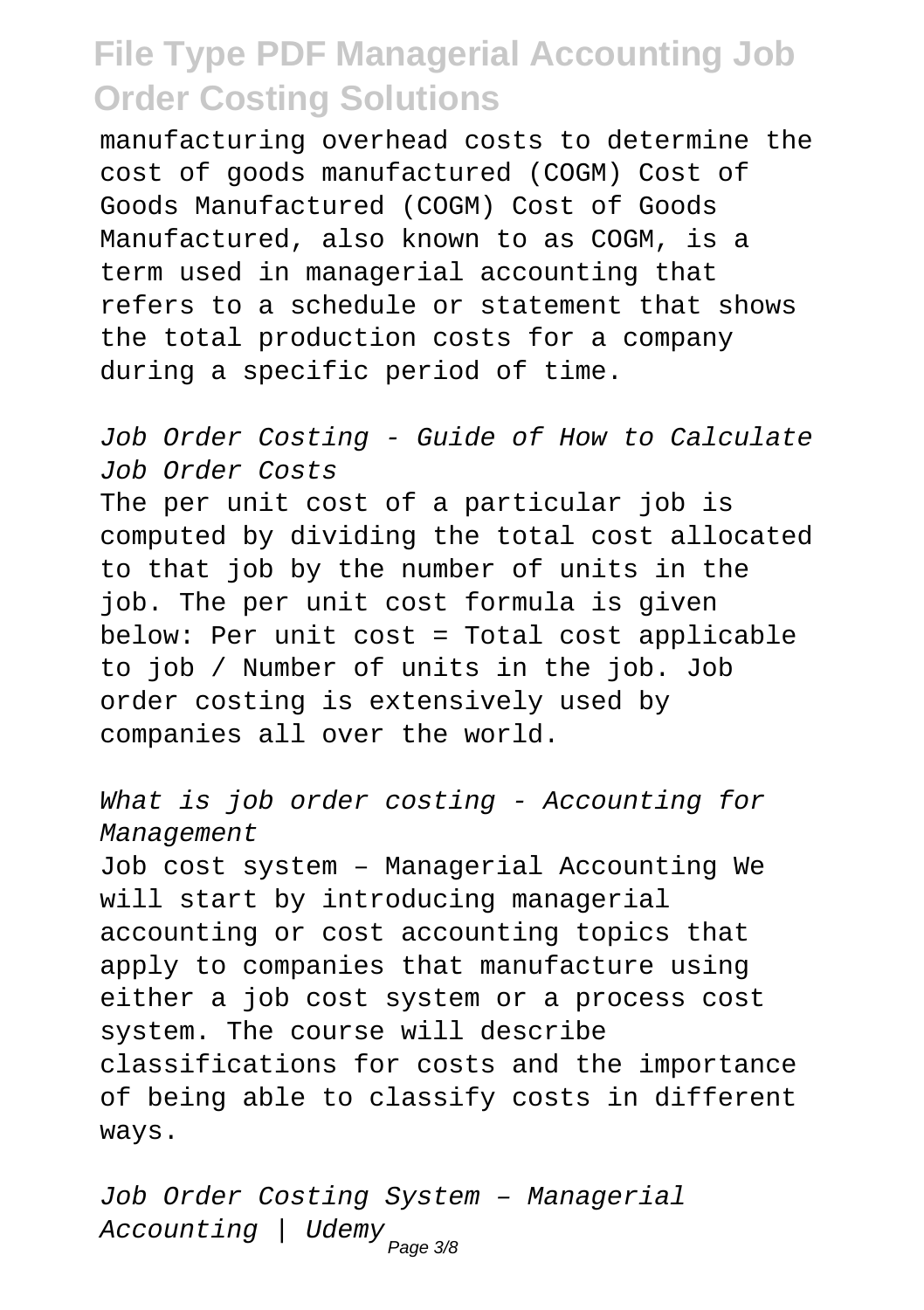First, companies producing individual, unique products known as jobs use job costing (also called job order costing). Companies such as construction companies and consulting firms, produce jobs and use job costing. Second, some companies, like furniture manufacturers, produce batches of products.

2.1 Characteristics of Job Order Costing | Managerial ...

Job order costing is an accounting system that traces the individual costs directly to a final job or service, instead of to the production department. It is used when goods are made to order or when individual costs are easy to trace to individual jobs, assuming that the additional information provides value.

4.1: Distinguish between Job Order Costing and Process ...

Job order costing is an accounting system that traces the individual costs directly to a final job or service, instead of to the production department. It is used when goods are made to order or when individual costs are easy to trace to individual jobs, assuming that the additional information provides value.

4.1 Distinguish between Job Order Costing and Process ... Job order costing is a cost accounting system in which direct costs are traced and indirect Page 4/8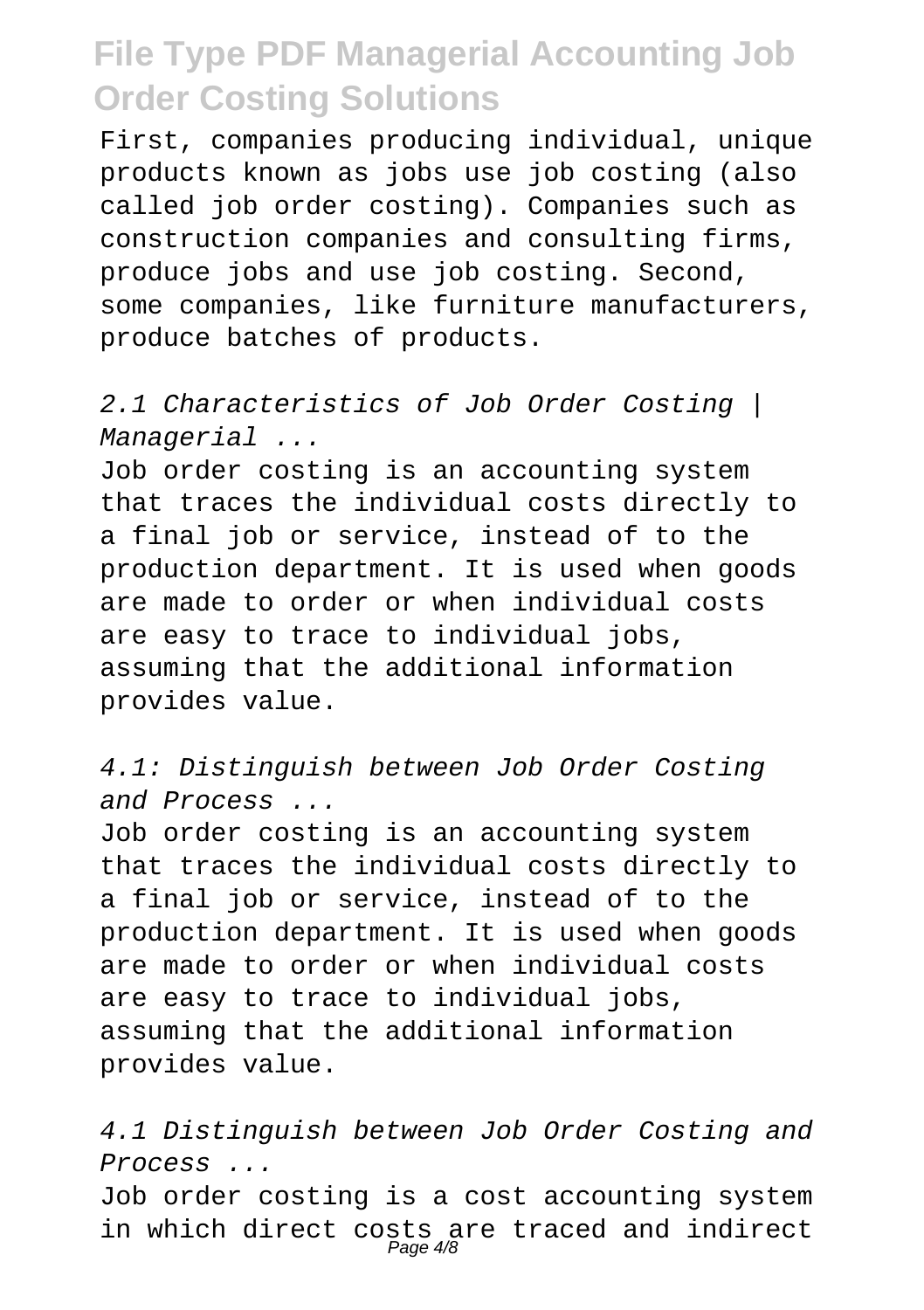costs are allocated to unique and distinct jobs instead of departments. It is appropriate for businesses that provide nonuniform customized products and services.

Job Order Costing | Steps | Journal Entries | Example

A job order cost system provides product costs for each quantity of product that is manufactured. b. Managers use product costs from cost accounting systems for setting product prices, controlling operations, and developing financial statements.

Managerial Accounting ~ Chapter 2 "Job Order Costing" Test ...

Basic Job Costing. Job costing (also called job order costing) is best suited to those situations where goods and services are produced upon receipt of a customer order, according to customer specifications, or in separate batches. For example, a ship builder would likely accumulate costs for each ship produced. An aircraft manufacturer would find this method logical. Construction companies and home builders would naturally gravitate to a job costing approach. Each job is somewhat unique.

Job Costing Concepts principlesofaccounting.com The UK $a \in \mathbb{N}$ s No.1 job site is taking the pain out of looking for a job. The app brings to market for the first time a new and powerful<br>Page 5/8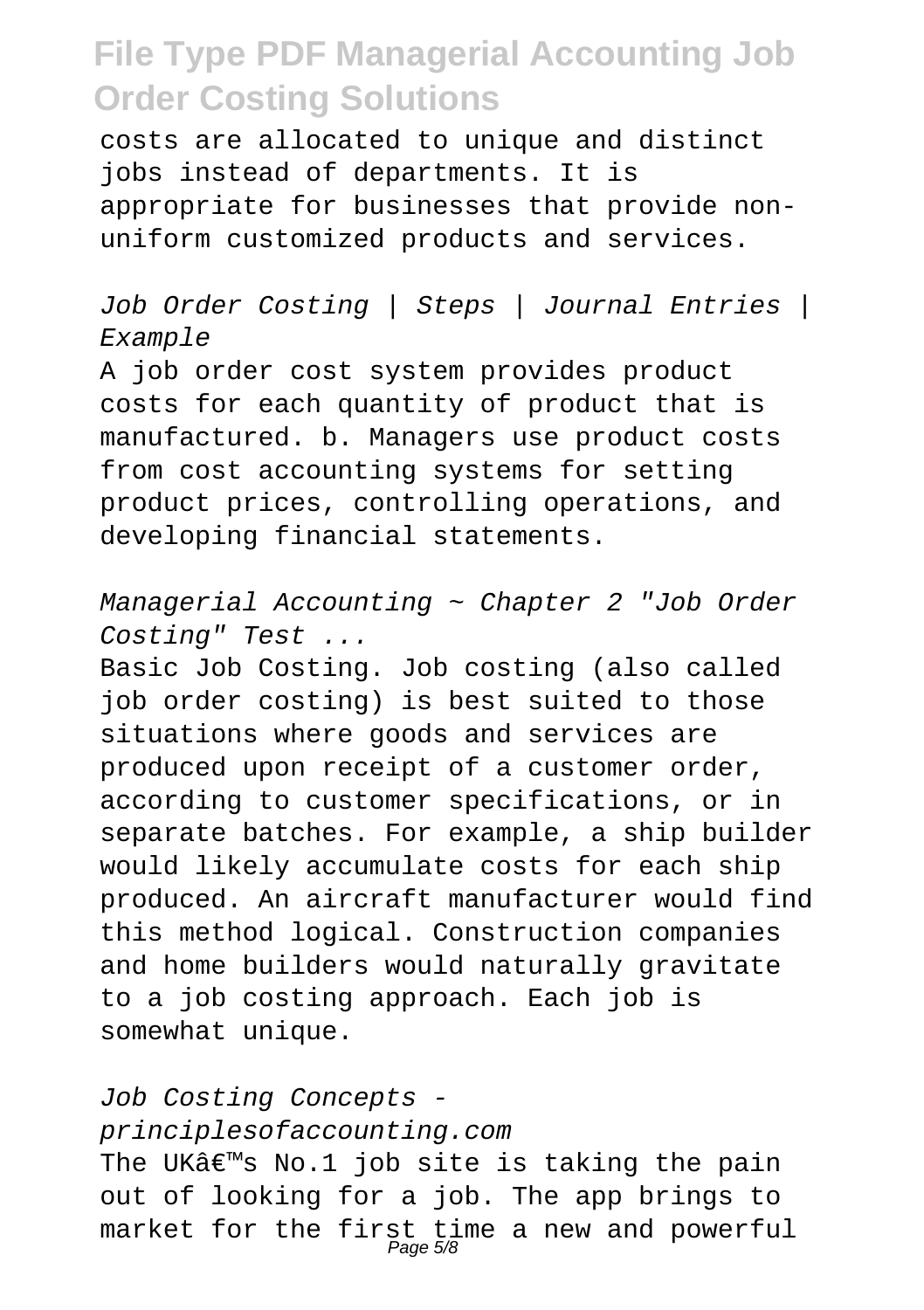way to find and apply for the right job for you, with over 200,000 jobs from the UK $a \in \mathbb{R}^N$ s top employers.

Management Accountant jobs - reed.co.uk Job cost system – Managerial Accounting We will start by introducing managerial accounting or cost accounting topics that apply to companies that manufacture using either a job cost system or a process cost system. The course will describe classifications for costs and the importance of being able to classify costs in different ways.

Job Order Costing System – Managerial Accounting - Coursemarks Lecture Notes https://www.allthingsmathematic s.com/courses/ryersonacc406/lectures/8817795 Course Website www.ACC406.com Other Courses at Ryerson University M...

ACC 406 (Managerial Accounting) - Job Order Costing ...

This video explains what job order costing is in the context of managerial accounting. An example is provided to illustrate how a job cost sheet is completed...

Job Order Costing - YouTube

Job Order Costing System is a a method that determines how much is the final cost of a product from the beginning (when it was made) and through the process of fabrication it.<br>Page 6/8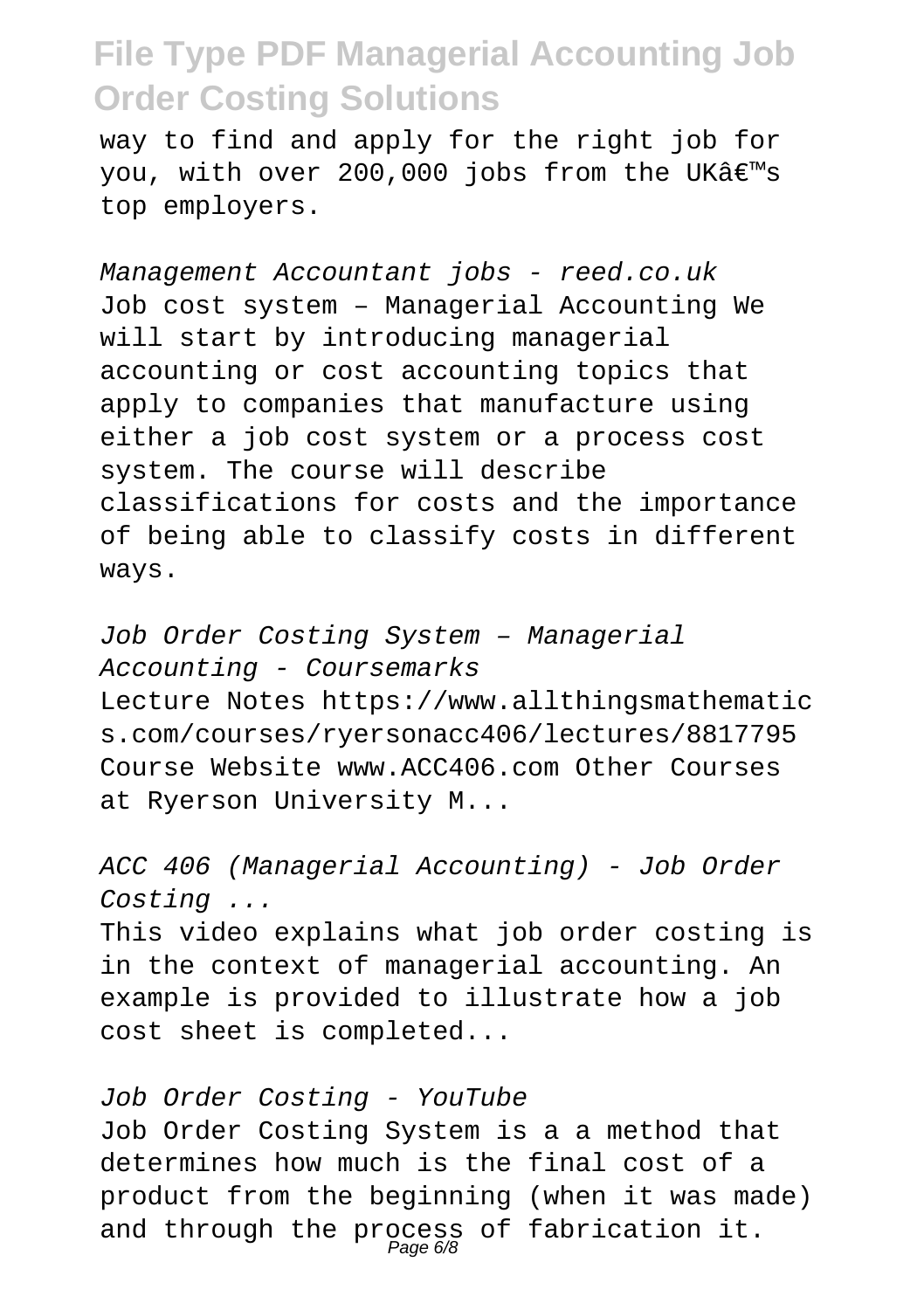Job Order Costing From The Book Managerial Accounting ...

Manufacturers and service organizations often use job order costing to track direct labor costs. Job order costing is a system companies use when they can trace costs to a specific product or service. It allows managers to accumulate costs by jobs instead of departments. A job could refer to a service performed or a customer.

Job Order Costing in Service Companies - Course Hero

In fine, Managerial accounting including variable costs, fixed costs, fixed costs and job order costing is essential for manufacturing company at the same time service company. The application of these costing methods helps the manager to take an effective decision.

what is management accounting? Why it is also applied to ...

Managerial Perspective - Choosing an Allocation Base Job-order costing systems often use allocation bases that do not reflect how jobs actually use overhead resources. The allocation base in the predetermined overhead rate must drive the overhead cost to improve job cost accuracy. A cost driver is a factor that causes overhead costs.